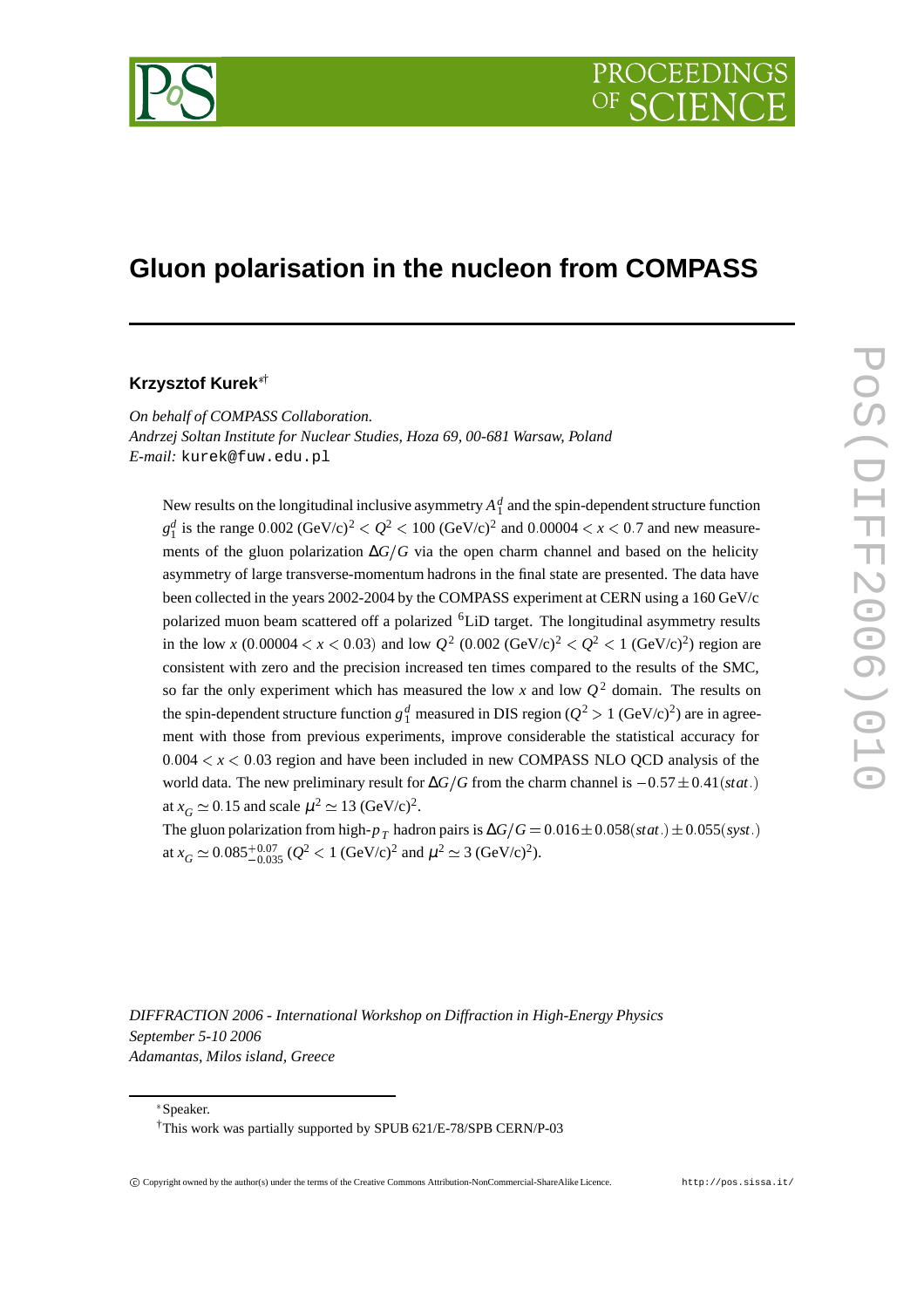#### **1. Introduction.**

The EMC spin asymmetry measurement [1, 2] and the naive interpretation of the results following from the Ellis-Jaffe sum rule [3] have introduced the so-called "spin crisis": quarks carry a very small fraction of the nucleon's helicity. The next experiments at CERN, DESY and SLAC confirmed that quarks are only responsible for roughly  $1/3$  of nucleon's helicity. The quark helicity distributions  $\Delta q_i(x, Q^2)$  are related to a vector-axial quark current which is not conserved due to the Adler-Bell-Jackiw anomaly. This fact allows to explain the spin crisis by changing the interpretation of the measurement: instead of quark spin contents  $\Delta \Sigma = \int_0^1 \sum_{i=1}^{n_f} \Delta q_i(x)$  $\int_0^1 \sum_{i=1}^{n_f} \Delta q_i(x, Q^2) dx$  the combination  $\Delta \Sigma - (3\alpha_s)/(2\pi) \Delta G$  is measured, where  $\Delta G$  is a gluon polarization inside the nucleon. The spin crisis and the violation of the Ellis-Jaffe sum rule can be then avoided if ∆*G* is large enough. This interpretation was a "driving force" in preparation a series of new polarized DIS type experiments related to direct measurement of ∆*G*: HERMES in DESY, SMC and COMPASS at CERN, STAR and PHOENIX at RHIC.

To complete the picture, beside the quark's helicity ∆Σ, and the gluon polarization ∆*G* also an orbital angular momentum of quarks and gluons can build the nucleon spin structure. In this paper I will present new results of the longitudinal inclusive asymmetry  $A_1^d$  and the spin-dependent structure function *gd* <sup>1</sup> and new results for a direct measurement of gluon polarization ∆*GG* obtained by COMPASS collaboration after analyzing the data sets collected in years 2002-2004. The experiment is using a 160 GeV/c polarized muon beam from the SPS at CERN scattered off a polarized  ${}^{6}$ LiD target (for more details see [4]). The paper is organized as follows. In Section 2 the longitudinal inclusive asymmetry  $A_1^d$  and the  $g_1^d$  structure function for small *x* and small  $Q^2$  domain are presented. The  $A_1^d$  asymmetry and the  $g_1^d$  structure function results for the DIS region ( $Q^2$  >  $(GeV/c)^2$ ) and the results of the perturbative QCD analysis of the world data are presented in Section 3. The gluon polarization measurement results and conclusions are presented in Section 4, 5 and 6, respectively.

# **2.** The longitudinal helicity asymmetry  $A_1^d$  for small  $x$  and small  $Q^2$  domain.

The cross-section longitudinal helicity asymmetry:

$$
A_{LL}^d = \frac{\sigma^{\frac{+}{-}} - \sigma^{\frac{-}}}{\sigma^{\frac{+}{-}} + \sigma^{\frac{-}{-}}}
$$
 (2.1)

can be decomposed into the virtual photon-deuteron asymmetry  $A_1^d$  and  $A_2^d$  in the following way:

$$
A_{LL}^d = D(A_1^d + \eta A_2^d) \simeq DA_1^d \tag{2.2}
$$

where photon depolarization factor *D* (as well as  $\eta$ ), depends on the event kinematics. Arrows correspond to relative orientation of the incoming muon and the target deuteron helicities and all factors which contain  $A_2^d$  have been neglected since they are very small. The spin-dependent structure function  $g_1^d$  is related to the asymmetry  $A_1^d$  as follows:

$$
g_1^d \simeq \frac{F_2^d}{2x(1+R)} A_1^d \tag{2.3}
$$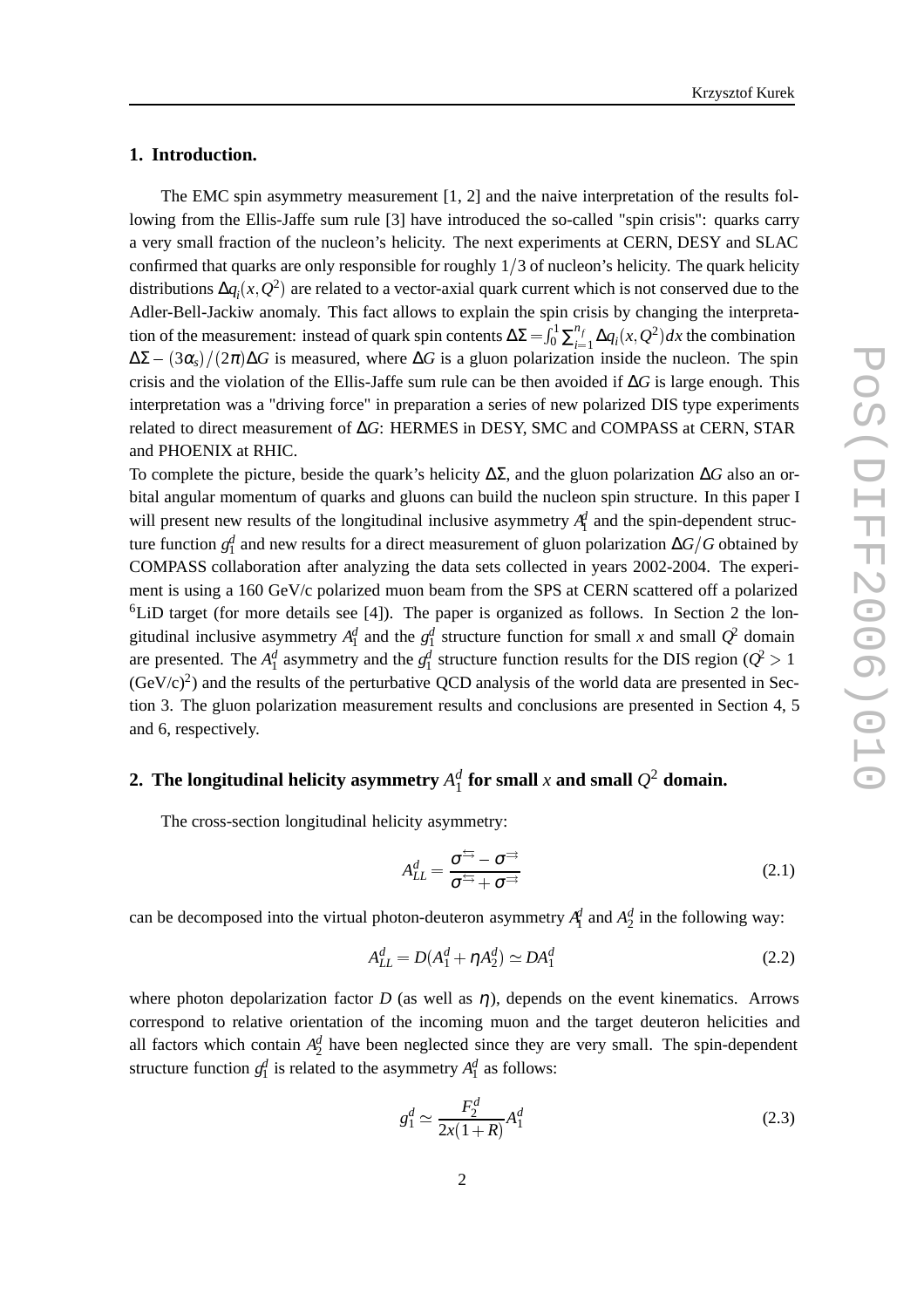

**Figure 1:** The COMPASS results of the  $A_1^d$  in the low *x* and low  $Q^2$  region.



**Figure 2:** The COMPASS results of the  $g_1^d$  in the low *x* and low  $Q^2$  region.

where  $F_2^d$  and *R* are unpolarized (spin independent) structure functions.

The asymmetry and the  $g_1$  structure function have been calculated for events with small  $\mathcal{Q}^2$  ( $\mathcal{Q}^2$  < 1  $(GeV/c)^2$ ) and small *x* (*x* > 0.00004). The presented data come from the years 2002 and 2003. The final sample used in the analysis contains 300 milion events.

The values of  $F_2$  for  $x > 0.0009$  and  $Q^2 > 0.2$  (GeV/c)<sup>2</sup> have been taken from [5] and from [6] in the rest of the phase space. *R* comes from [7] for  $Q^2 > 0.5$  (GeV/c)<sup>2</sup>. For lower  $Q^2 R$  is proportional to  $Q^2$  at the photoproduction limit. The results for the asymmetry  $A^d_1$  as a function of *x* are presented in Figure 1. Figure 2 shows the results on the  $g_1^d$  structure function. The shadowed bands indicate the systematics errors and the error bars with the data points mark statistical ones. The results are consistent with zero in the considered *x* range.

Comparison with the SMC results [8] for  $Q^2 < 1$  (GeV/c)<sup>2</sup> is shown in Figure 3. The statistical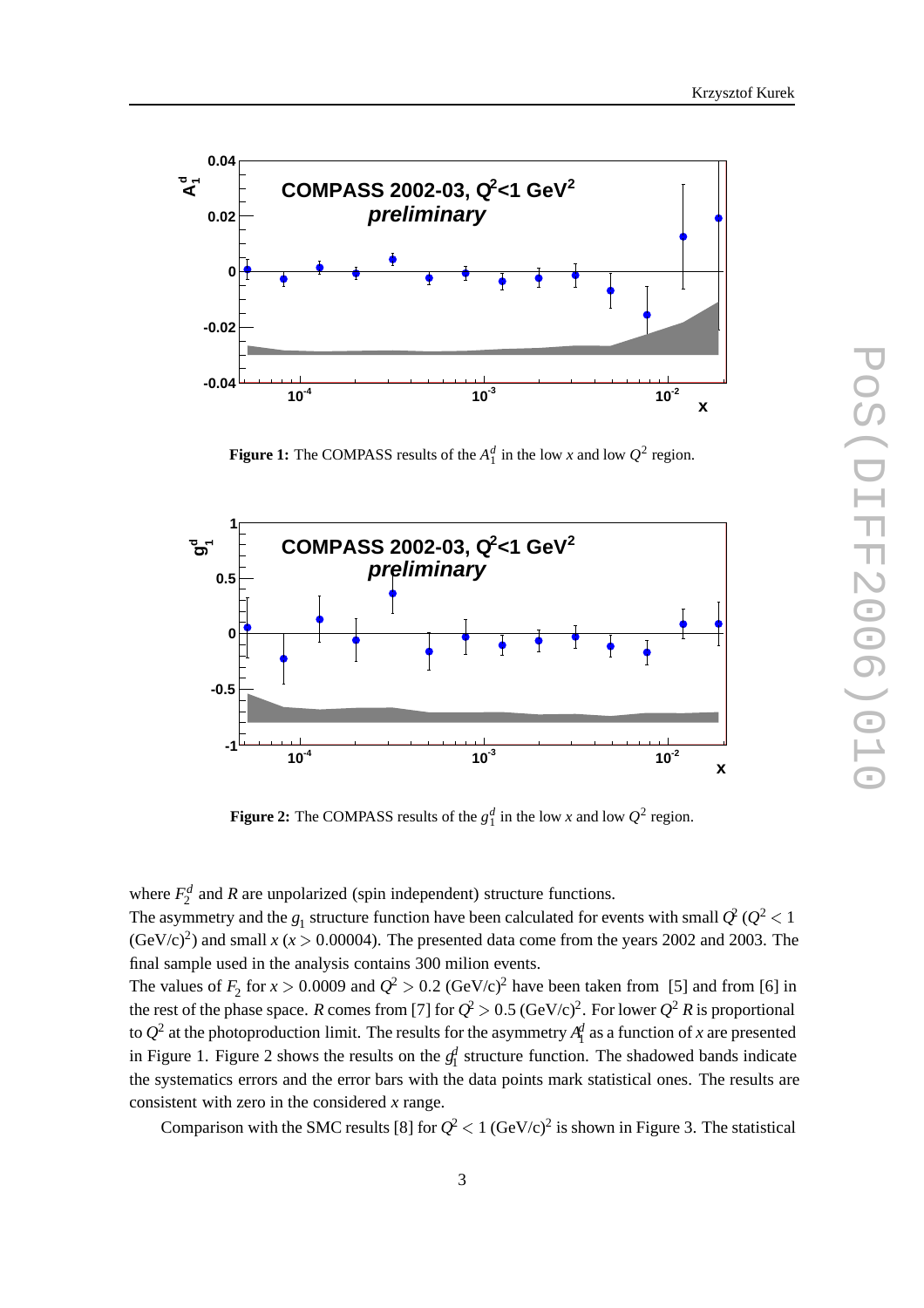



**Figure 3:** The comparison of the  $g_1^d$  results with the SMC results for the low  $Q^2$  region. Only statistical errors are shown with the data points.

precision of  $A_1^d$  and  $g_1^d$  in the COMPASS is ten times higher than in the SMC one. The SMC and the COMPASS results are consistent in the overlap region.

# **3.**  $A_1^d$  asymmetry and  $g_1^d$  structure function in for high  $Q^2$ . QCD analysis.

In the Figure 4 the results on the  $A_1^d$  asymmetry for  $Q^2 > 1$  (GeV/c)<sup>2</sup> (DIS domain) as a function of *x* are shown as measured in COMPASS and superposed to results of previous experiments at CERN [5], DESY [9] and SLAC [10]. Again, small terms related to  $A_2^d$  have been neglected. The data were collected during the years 2002-2004. The resulting sample consists of 89 milion events. The asymmetry results from 2002-2003 data have been published in [11]. Full data sample results are being published in [12].

The asymmetry is consistent with zero for  $x < 0.03$ . The spin-dependent structure function  $g_1^d$  has been calculated with  $F_2^d$  parametrization of [5] and the *R* parametrization has been taken from [7].

A new NLO QCD fit of all  $g_1$  data at  $Q^2 > 1$  (GeV/c)<sup>2</sup> from deuteron [5, 9, 10, 13] (including new COMPASS data), proton [2, 5, 9, 10, 14] and <sup>3</sup>He [15] targets has been performed. In total 230 data points have been used. The NLO fits have been performed in  $\overline{MS}$  scheme with input parametrizations at  $Q^2 = 3$  (GeV/c)<sup>2</sup> of the quark singlet spin distribution  $\Delta \Sigma(x)$ , the non-singlet distributions  $\Delta q_3(x)$  and  $\Delta q_8(x)$  and the gluon distribution function  $\Delta G(x)$  in the form:

$$
\Delta F_k = \eta_k \frac{x^{\alpha_k} (1 - x)^{\beta_k} (1 + \gamma_k x)}{\int_0^1 x^{\alpha_k} (1 - x)^{\beta_k} (1 + \gamma_k x) dx}.
$$
\n(3.1)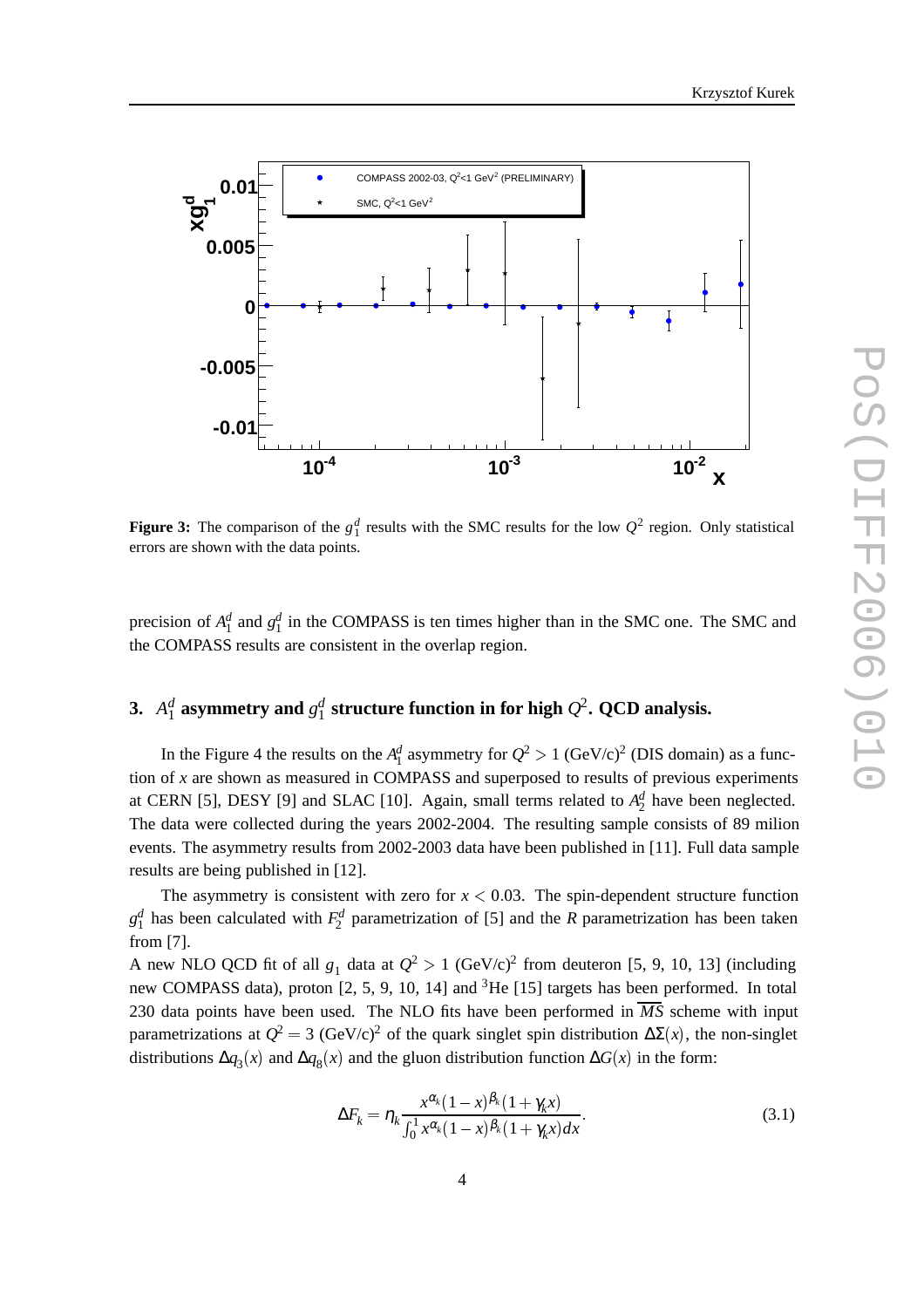



**Figure 4:** The asymmetry  $A_1^d(x)$  for  $Q^2 > 1$  (GeV/c)<sup>2</sup>. Only statistical errors are shown with a data points. The COMPASS systematic errors are marked by shadowed areas.

The distributions have been evolved according to the DGLAP equations. The moments  $\eta$  for the For  $\frac{1}{3}$   $\frac{1}{3}$   $\frac{1}{3}$   $\frac{1}{3}$   $\frac{1}{3}$   $\frac{1}{3}$   $\frac{1}{3}$   $\frac{1}{3}$   $\frac{1}{3}$   $\frac{1}{3}$   $\frac{1}{3}$   $\frac{1}{3}$   $\frac{1}{3}$   $\frac{1}{3}$   $\frac{1}{3}$   $\frac{1}{3}$   $\frac{1}{3}$   $\frac{1}{3}$   $\frac{1}{3}$   $\frac{1}{3}$   $\frac{1}{3}$   $\frac{1$ and  $(3F - D)$  respectively [16], assuming SU(3)<sub>f</sub> symmetry. The linear term  $\gamma x$  has been used only for singlet distribution.  $\beta_G$  has been fixed because it is poorly constrained by the data. Finally 10 parameters in the input distributions have been fitted. In order to keep the parameters in the physical range, the polarized strange sea and gluon distributions have been required to satisfy the so-called positivity condition:  $|\Delta s(x)| \leq s(x)$  and  $|\Delta G(x)| \leq G(x)$  at all  $Q^2$  values. The unpolarized distributions in this test have been taken from the MRST parametrization [17]. The fit has been performed with two different programs [18] which give consistent values of the fitted parameters and similar  $\chi^2$ -probabilities. Each program yields two solutions, one with ∆*G* positive, the other with ∆*G* negative. The  $g_1^d$  structure function results evolved to  $Q^2 = 3$  (GeV/c)<sup>2</sup> and the results of the fit are shown in Figure 5. Previous fits of the  $g_1$  structure function, not including the COMPASS data, found positive  $\Delta G$  and the fitted  $g_1^d(x)$  getting negative for  $x \le 0.025$  at  $Q^2 = 3$  (GeV/c)<sup>2</sup>. The new COMPASS data do not show any evidence for a decrease of the structure function at small *x*. The COMPASS values of  $g_1^N$  defined as  $(g_1^p + g_1^n)/2$  and expressed by  $g_1^d$ :

$$
g_1^N(x, Q^2) = \frac{g_1^d(x, Q^2)}{(1 - 3/2\omega_D)},
$$
\n(3.2)

where  $\omega_D = 0.05 \pm 0.01$  is a correction for the D-wave state of the deuteron [19], evolved to  $\hat{\mathcal{Q}} =$  3  $(GeV/c)^2$  are shown in Figure 6 together with previous published fits and the new COMPASS fits. The more details concerning NLO QCD COMPASS fits and the evaluation of the first moment of the structure function  $g_1^d$  can be found in [12].

The disagreement of the COMPASS data with previous QCD fits for the small *x* region is seen from the comparison in Figure 6 and the existing QCD parametrizations need to be revised.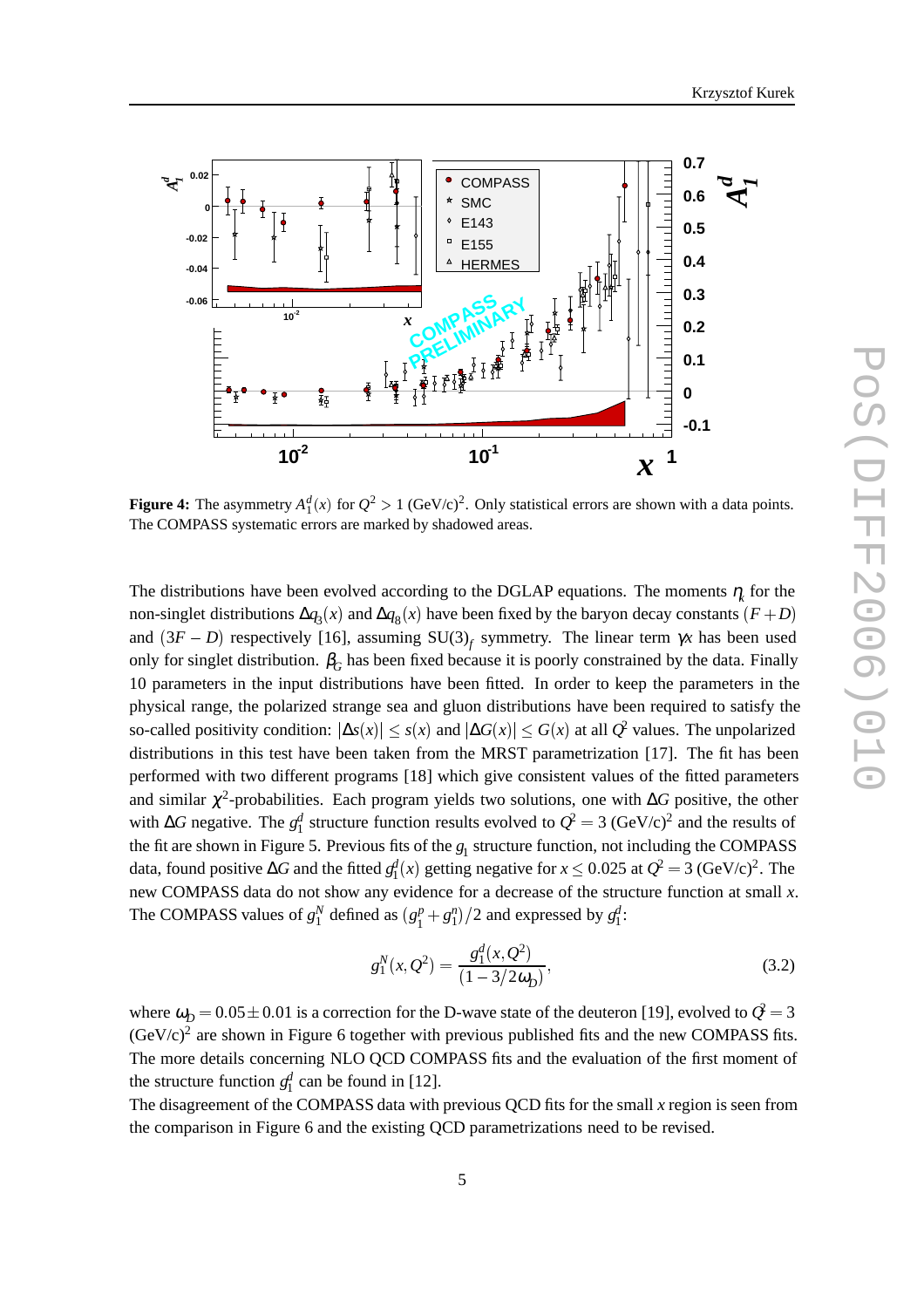



**Figure 5:** Measured values of  $xg_1^d(x)$  evolved to  $Q^2 = 3$  (GeV/c)<sup>2</sup>. Only statistical errors are shown with data points. The curves show the preliminary results of QCD fits with  $\Delta G > 0$  and  $\Delta G < 0$ . The updated results of the fits are being published in [12].

### **4. Direct measurement of gluon polarization.** ∆*GG* **from open charm channel.**

In the LO QCD approximation the only subprocess which probes gluons inside nucleon is Photon-Gluon Fusion (PGF). There are two ways allowing direct access to gluon polarization via the PGF subprocess available in the COMPASS experiment: the open charm channel where the events with reconstructed  $D^0$  mesons are used and the production of two hadrons with relatively high- $p_T$  in the final state. The open charm channel guarantees no physical background because the PGF subprocess is the only possible mechanism for charm quark pair production in LO QCD approximation (NLO corrections, the so-called "intrinsic" charm mechanism as well as resolved photon contribution are neglected in this analysis). Therefore the estimation of the gluon polarization in this case is much less Monte-Carlo (MC) dependent than in the two high- $p_T$  hadrons method, where the complicated background requires very good MC description of the data. On the other hand the statistical precision in high- $p_T$  hadrons method is much higher than in the open charm channel. In this Section the new COMPASS results of ∆*G*/*G* from the open charm channel is discussed.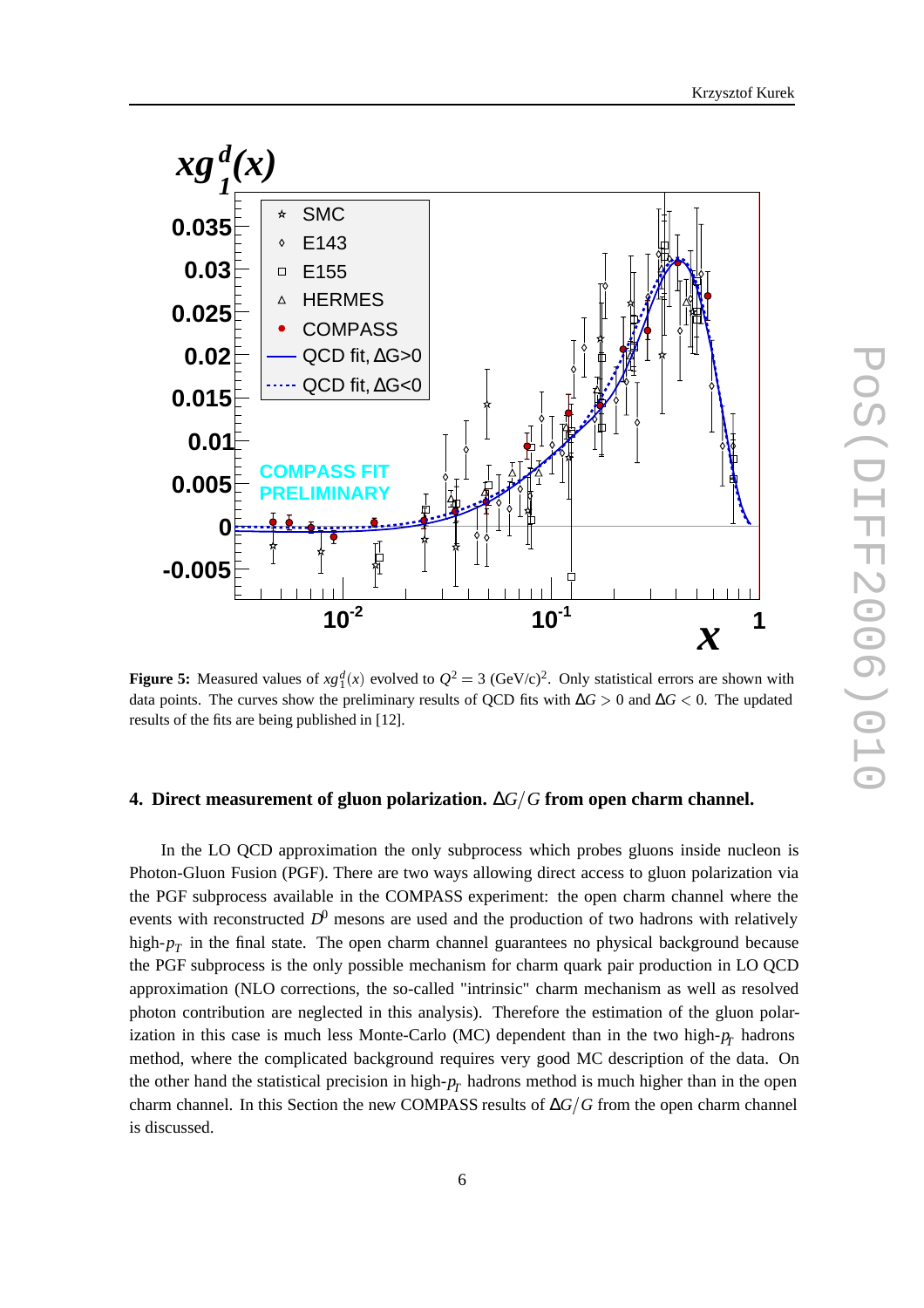



**Figure 6:** The COMPASS values of  $g_1^d$  evolved to  $Q^2 = 3$  (GeV/c)<sup>2</sup>. In addition to the COMPASS preliminary fits the curve obtained from three published parametrizations [20] is shown. These parametrizations lead almost to the same values of  $g_1^N$  and have been averaged. The data points evolved with different fits are shifted on *x* with respect to each other. Only statistical errors are shown.

For events with charm quark production a helicity asymmetry is measured. Charm quarks are tagged by measuring *D* mesons in one of the two channels: the  $D^0$  meson decaying into the "golden" channel i.e. to a kaon and a pion, and *D* decaying into soft pion and a *D*<sup>0</sup> with subsequent decay (so-called *D* -tagged events). For particle identification the RICH detector was used. The gluon polarization  $\Delta G/G$  is related to the measured helicity asymmetry  $A_{LL}$  ( $A_{LL} \equiv A_{LL}^d$  in this and next Sections) as follows:

$$
A_{LL} = \frac{S}{S + B} a_{LL} \frac{\Delta G}{G},\tag{4.1}
$$

where *S* and *B* denote signal and combinatorial background, respectively, and  $q_L$  is the analyzing power - the ratio of spin-dependent and spin-independent cross sections in the PGF process and is given as a function of photon as well as gluon kinematics. The photon kinematics can be fully reconstructed based on the incoming and scattered muons but the gluon part cannot be reconstructed because only one charmed meson is measured. From MC studies it was shown that the knowledge of the kinematics of only one charmed meson can be used to reconstruct the analyzing power approximately. The parametrization of  $q_L$  was found by a neural network trained using MC sample generated by the AROMA generator and reconstructed as for real data. Figure 7 shows the value of ∆*GG* as a function of year of data taking separately for *D* -tagged and un-tagged events. Combining the data from 2002-2004 we obtain the following preliminary COMPASS result for the gluon polarization from the open charm channels:  $\Delta G/G = -0.57 \pm 0.41(stat.)$  at  $x_G \simeq 0.15$  and with the scale  $\mu^2 \simeq 13$  (GeV/c)<sup>2</sup>. The systematic error studies are ongoing. We expect the systematical uncertainty of the result to be smaller than statistical error.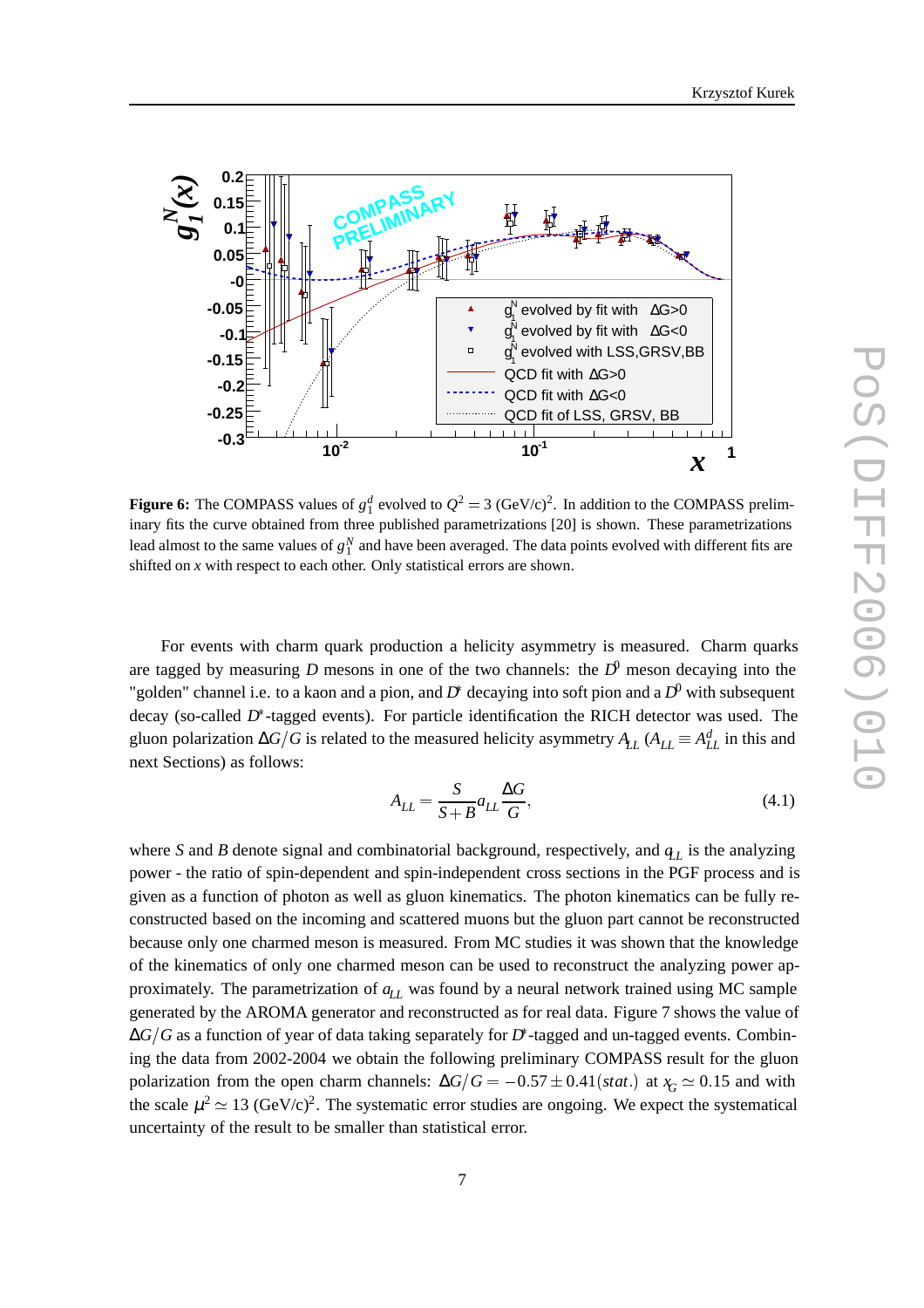



**Figure 7:** The value of ∆*G*-*G* obtained from measured helicity asymmetries for charm events.

## **5.** ∆*G*/*G* from two high- $p_T$  hadrons.

Two parallel high- $p_T$  hadrons analyses are going on: the so-called quasi-real photoproduction  $(Q^2 < 1 \text{ (GeV/c)}^2)$  of high- $p_T$  hadron pairs and the high- $p_T$  hadrons analysis with high  $Q^2$  ( $Q^2 > 1$ )  $(GeV/c)^2$ ). The reason for performing the analysis in the two kinematical regions separately is that in the two cases different background processes are contributing. Corrections for this background have to be taken from MC simulations and therefore very good agreement between data and MC is required. The helicity asymmetry for two high- $p_T$  hadrons is expressed as follows:

$$
A_{LL} = R_{PGF} a_{LL} \frac{\Delta G}{G} + A_{Bkg},\tag{5.1}
$$

where again  $a_{LL}$  is the analyzing power for PGF subprocess,  $R_{PGF}$  is a fraction of PGF processes (taken from MC) and  $A_{Bk\rho}$  denotes the asymmetry from different background processes which contribute to the observed two hadron final state. In the low  $\mathcal{Q}^2$  sample the complicated background, including resolved photon contribution was simulated with the PYTHIA MC generator. An important contribution to the systematic error is related to the unknown polarized distribution functions in the photon (two scenarios: plus or minus maximal polarization were taken into account). The detailed procedure, data/MC comparison and results for ∆*GG* obtained for 2002- 2003 data have been recently published [21]. The preliminary result - including the 2004 data is:  $\Delta G/G = 0.016 \pm 0.058(stat.) \pm 0.055(syst.)$  at  $x_G \simeq 0.085^{+0.07}_{-0.035}$  and scale  $\mu^2 \simeq 3$  (GeV/c)<sup>2</sup>. The comparison of all COMPASS  $\Delta G/G$  results and the results from SMC [22] and HERMES [23] experiments is presented in Figure 8 together with the  $\Delta G(x)$  results from new COMPASS NLO QCD fits.

A new result for the high  $Q^2$  region - including the 2004 data set is expected soon. In contrast to low  $Q^2$  the physical background is dominated by the leading and the QCD-Compton process. The LEPTO MC generator is used in this analysis. Due to the fact that large  $\hat{Q}^2$  guarantees a perturbative scale the  $p_T$  cuts can be released increasing statistics. A neural network approach similar to the one used in the SMC analysis [22] is now tested. We expect the reduction of the statistical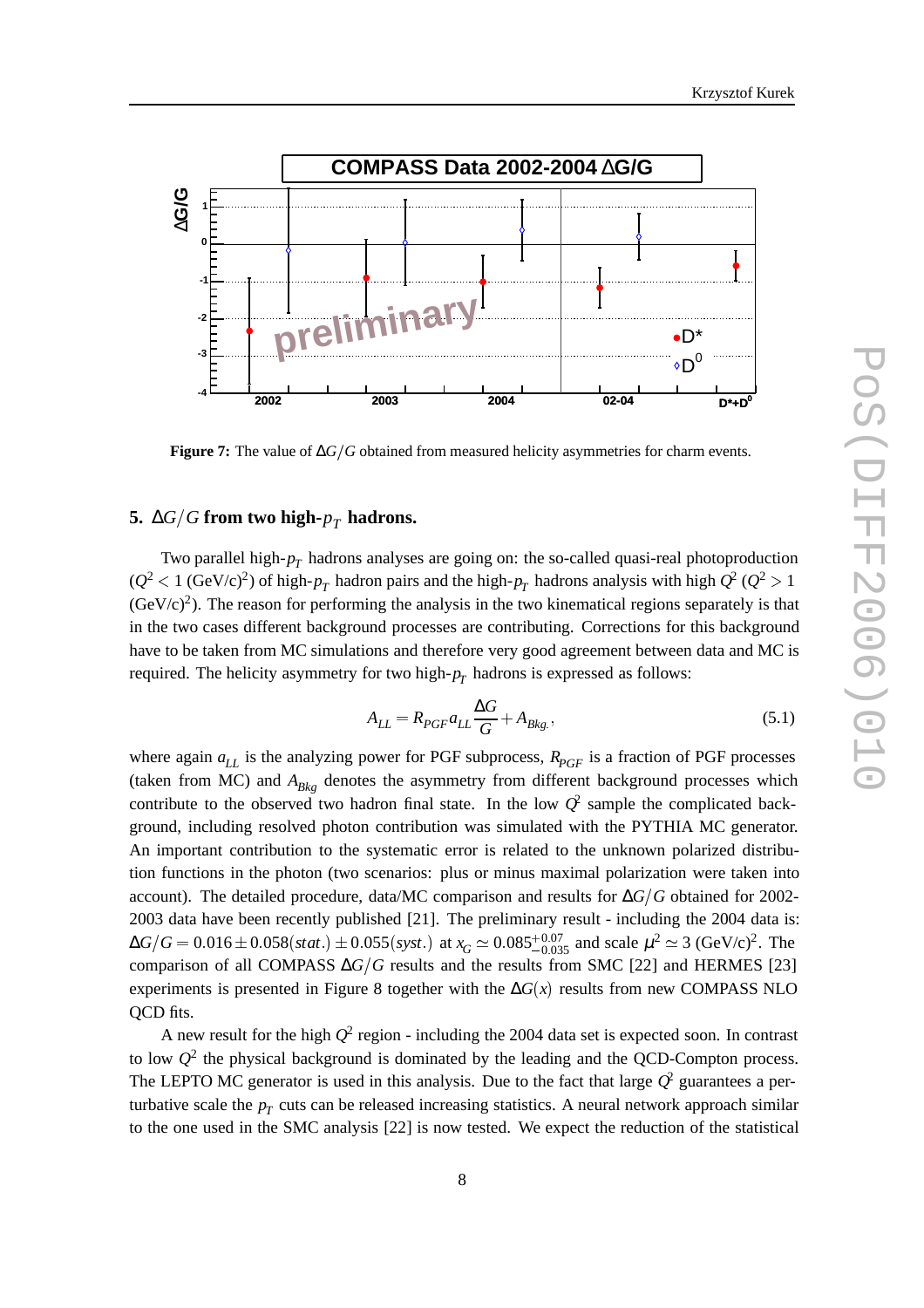



**Figure 8:** Comparison of the ∆*G*-*G* measurement from COMPASS, SMC and HERMES and the distribution of the gluon polarization  $\Delta G(x)/G(x)$  at  $Q^2 = 3$  (GeV/c)<sup>2</sup> for the preliminary fits with  $\Delta G > 0$  and  $\Delta G < 0$ obtained with the fitting program of COMPASS. The error bands correspond to the statistical error on  $\Delta G(x)$ at given *x*.

error by the factor up to 4 including 2004 data.

At the end it is worth to note that NLO corrections are partially taken into account by using parton showers in MC generators and string type fragmentation functions. Although model (MC) dependent - the obtained result for low  $Q^2$  events is the most precise estimation of the  $\Delta G/G$  from directly measured helicity asymmetries.

### **6. Conclusions.**

The new results of the longitudinal inclusive helicity asymmetry  $A_1^d$  measured in the range 0.002 (GeV/c)<sup>2</sup>  $Q^2$  < 100 (GeV/c)<sup>2</sup> have been presented. The asymmetry for small  $Q^2$  domain corresponds to very small *x*:  $0.00004 < x < 0.03$  and is consistent with zero. The DIS events  $(Q^2 > 1 \text{ (GeV/c)}^2)$  cover *x* region from 0.004 up to 0.7. The COMPASS results are in agreement with those from previous experiments and improve considerably the statistical accuracy in the small *x* region. For DIS events the results of new NLO QCD fits have been presented and compared with the previous published world data fits. The COMPASS small *x* data indicate disagreement with the previous published fits for small *x*.

The new measurements of the gluon polarization obtained from the COMPASS experiment have been presented. The model-independent direct measurement based on the open charm channel and the most precise but model (MC) dependent result from two high- $p_T$  hadron pair analysis indicate that a small ∆*G* is preferred. The Ellis-Jaffe sum rule seems to be violated if a large ∆*G* is excluded.